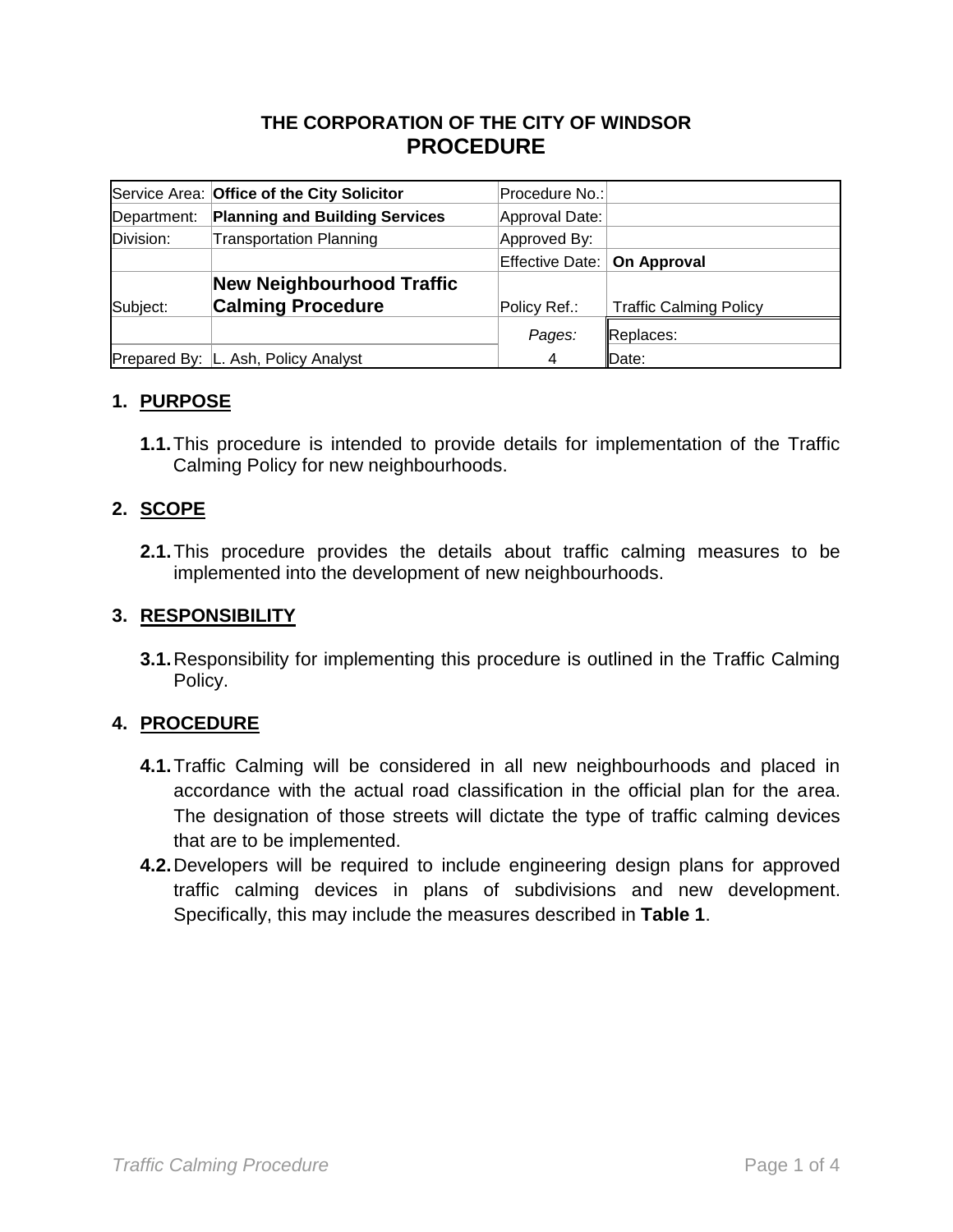| <b>Item</b><br># | <b>Measure</b>                                  | <b>Example</b>                                                                                    | <b>Description</b>                                                                                                                                                                                                                                                        |
|------------------|-------------------------------------------------|---------------------------------------------------------------------------------------------------|---------------------------------------------------------------------------------------------------------------------------------------------------------------------------------------------------------------------------------------------------------------------------|
| $\mathbf 1$      | <b>Traffic Circle</b><br>$\alpha$<br>Roundabout | google.com/maps<br>(35th & Raleigh St., Denver, CO)<br>google.com/maps<br>(Sandwich St., Windsor) | Traffic circles should be considered<br>for intersections between two local<br>roads. Modern roundabouts should<br>be constructed at intersections of<br>two collector roads.                                                                                             |
| $\overline{2}$   | Chicanes                                        | en.wiktionary.org/wiki/chicane                                                                    | Long straight sections of roadway<br>segments longer than 300 m should<br>be considered for one lane chicanes<br>local<br>roads<br>and<br>two<br>lane<br><b>on</b><br>chicanes on collector roads.                                                                        |
| 3                | Sidewalk/<br>Curb<br>Extension                  | Contextsensitivesolutions.org                                                                     | Curb<br>extensions<br>and<br>special<br>sidewalk<br>treatments<br>should<br>be<br>considered<br>for<br>intersections<br>between local and collector roads,<br>except where it is determined that<br>they will have an adverse effect on<br>transit or emergency services. |

# **Table 1: Traffic Calming Measures for New Neighbourhoods**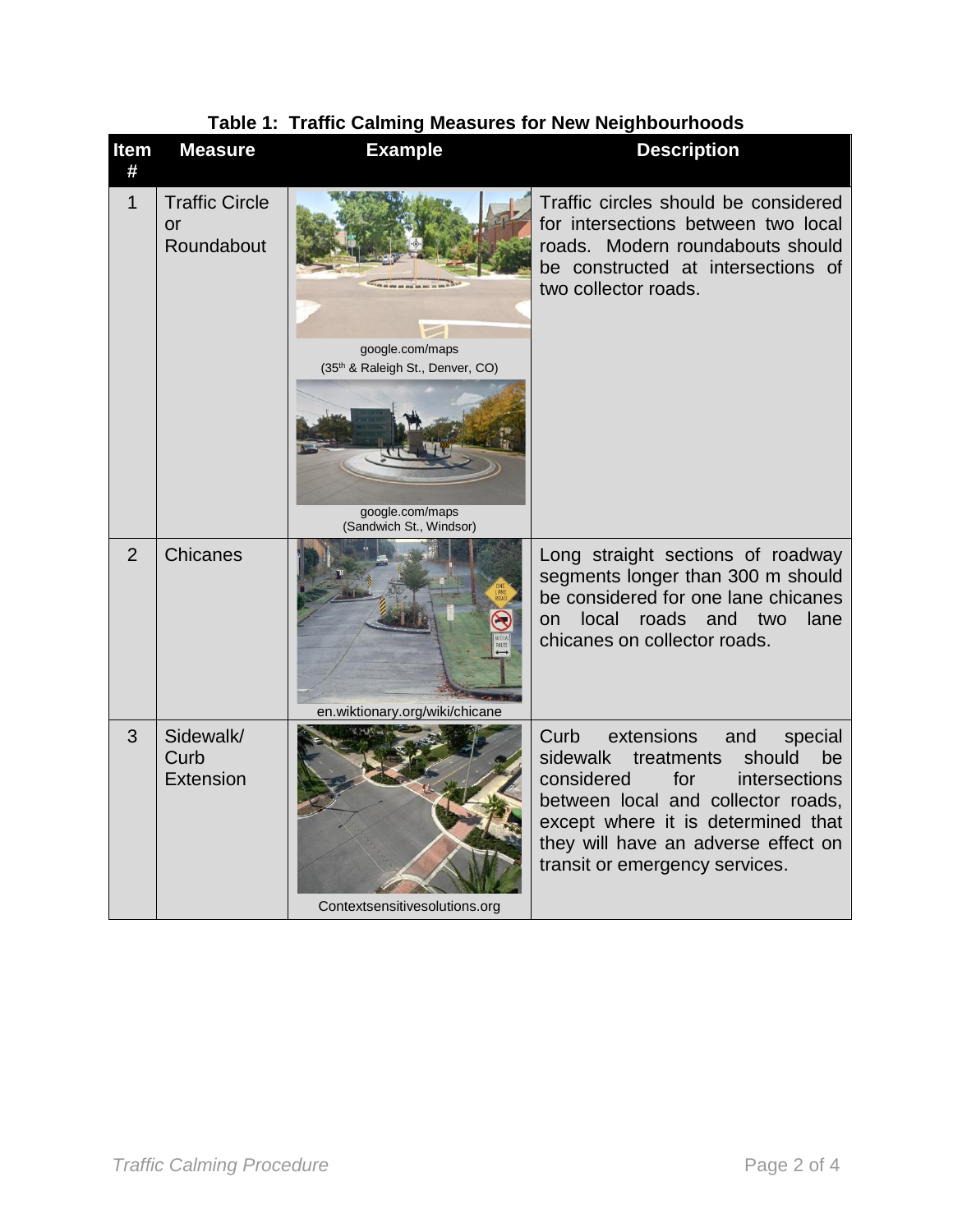| $\overline{4}$ | Lane<br>Narrowing                           | www.fhwa.dot.gov    | narrowing (including<br>Lane<br>curb<br>bump outs and median islands)<br>combined with pedestrian crossings<br><b>locations</b><br>where<br>crucial<br>at<br>pedestrians may cross to utilize<br>other<br>pedestrian<br>parks, or<br>generators are required on both<br>local and collector roads. |
|----------------|---------------------------------------------|---------------------|----------------------------------------------------------------------------------------------------------------------------------------------------------------------------------------------------------------------------------------------------------------------------------------------------|
| 5              | Raised<br>Median<br>Island                  | www.fhwa.dot.gov    | Median islands should be<br>used<br>extensively<br>throughout<br>all<br>neighbourhood designs especially<br>on collector roads and at key<br>locations on local roads                                                                                                                              |
| 6              | Raised<br>Median<br>Through<br>Intersection | www.pedbikesafe.org | Median islands should also be used<br>at key locations to prevent nearby<br>traffic from utilizing local roads as<br>short cuts. This can be achieved by<br>placing medians at intersections<br>with local roads where short-cutting<br>may be a future problem.                                   |

- **4.3.**The design and proposed location of traffic calming measures are required to be included in the application for a plan of subdivision or new development. Each device location shall include the following elements:
	- **4.3.1.** Traffic calming devices should meet the design criteria included in the most current Canadian Guide to Traffic Calming – Transportation Association of Canada (TAC).
	- **4.3.2.** Traffic calming devices should include all required signage and markings according to the Canadian Guide to Traffic Calming – TAC.
	- **4.3.3.** Traffic calming devices must permit and allow for the potential enhancement of safe movements by all non-motorized modes of travel.
	- **4.3.4.** The design should consider requirements outlined in the Active Transportation Master Plan (ATMP) and School Neighbourhood Policy.
- **4.4.**Proposed design drawings will be circulated to other departments for comments.